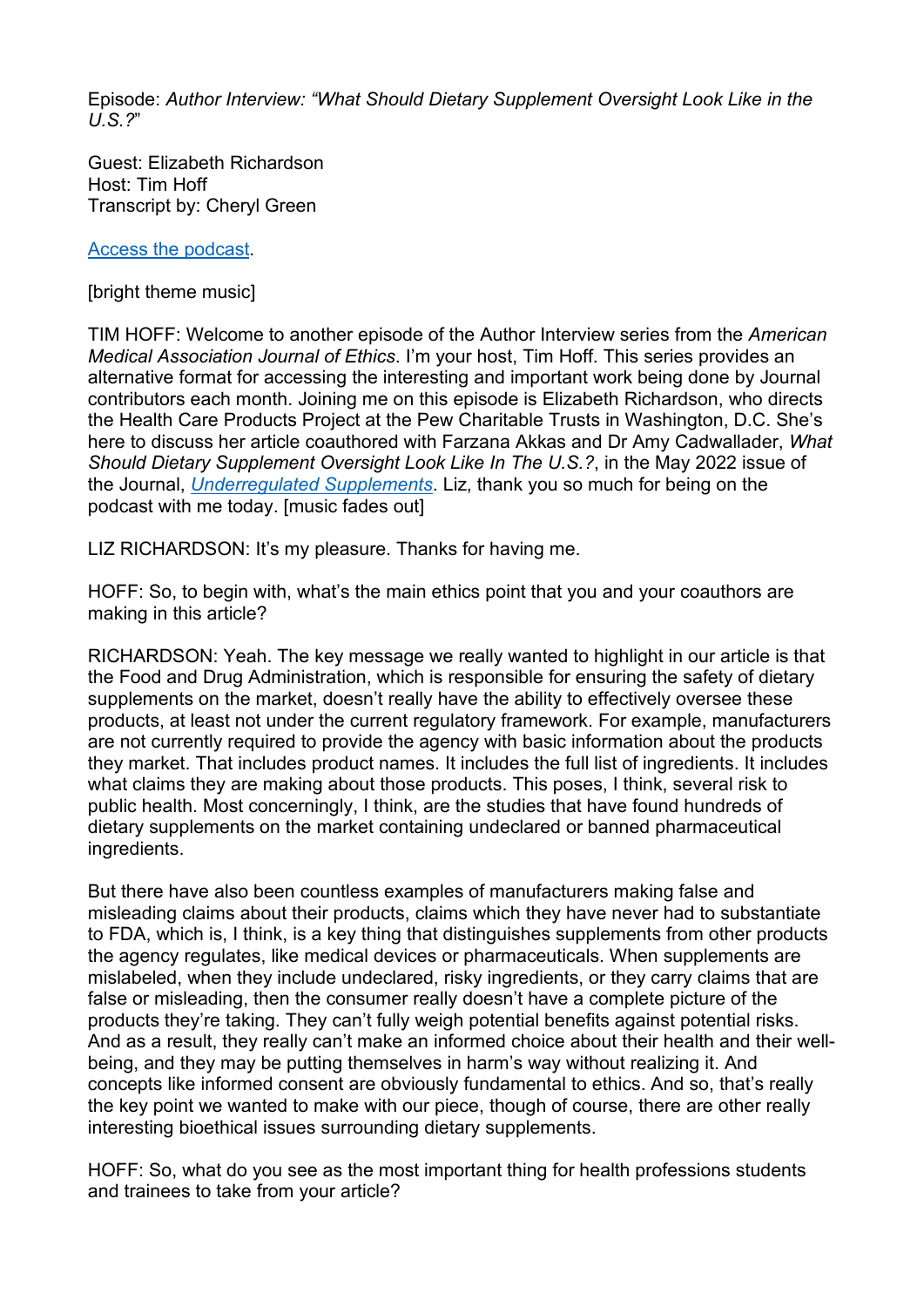RICHARDSON: The most important thing from our perspective is that legislative and regulatory reform is really needed in order to help address the gaps in oversight and to better protect consumers and patients. We lay out several specific reforms that've been proposed and which are currently under consideration in Congress. Some of them are quite simple. For example, supplement manufacturers should be required to list all of their products with the FDA and tell the agency all of the ingredients in those products, as well as the claims they are making about them. To me, as a consumer of dietary supplements, it was shocking to me when I realized that the agency did not have that information on file in some kind of central database.

HOFF: Mmhmm.

RICHARDSON: They are not, manufacturers are just not required to tell the agency everything they make.

The agency should also have clear authority to mandate the recall of supplements that have been tainted with active pharmaceutical ingredient. Right now, there's legal ambiguity around that. We cover several other interventions that really could be helpful in improving the existing regulatory framework. But even if all these reforms were implemented, health care providers have a really important ongoing role to play when it comes to informing their patients about the risks associated with some supplements.

There is sometimes a perception among consumers that supplements are safe because they are, quote-unquote "natural" or "more natural."

HOFF: Mmhmm.

RICHARDSON: And I think it's important for medical providers and clinicians to help to correct that perception where necessary. That could include asking patients what supplements they are taking and discussing any potential drug/supplement interactions. It includes informing them about variable quality of supplements and the presence of disreputable or adulterated products on the market.

Finally, I think clinicians should really consider supplements as a potential source of unexplained adverse events, and they should report suspected adverse events to FDA. There's a portal where clinicians can report adverse events related to supplements. It's an important part of the agency's regulatory framework. It's an important source of information they have to understand safety risks. So, it's important, I think, for clinicians to participate in that.

HOFF: And finally, if you could add a point to your article that you didn't have the time or space to fully explore, what would that be?

RICHARDSON: Mm. I think really only that the pandemic has really exposed, and in many cases deepened, a lot of the cracks in our systems for medical product oversight.

HOFF: Mmhmm.

RICHARDSON: The FDA has always struggled to adequately regulate dietary supplements owing largely to the limitations of their authority over these products and their